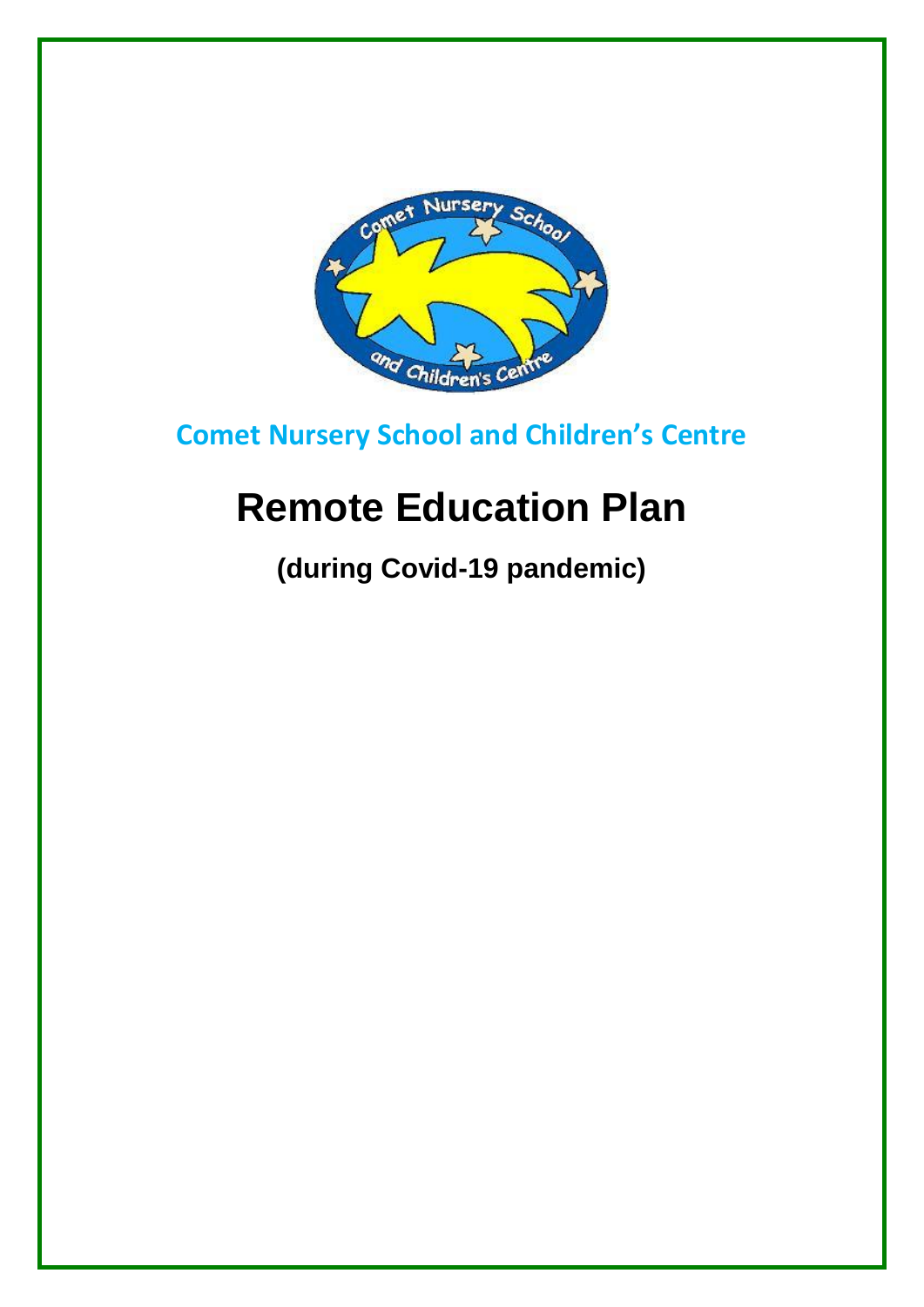## **1. Introduction**

As schools reopen fully in September after lockdown due to the ongoing Covid-19 pandemic, we are planning for the academic year ahead. The process of welcoming back our returning children and admitting new children will be really positive. However, it is likely that there will be further waves of the virus, necessitating in school isolation of bubbles and possible further local and national lockdowns to contain virus transmission. With the likelihood of children having to stay at home for periods of time for the foreseeable future, the DfE have prioritised the importance of keeping education going. Therefore, we are considering our approach to blended learning to support our children's continuing education.

Setting up our home learning allows for both school-based and remote learning environments to work hand in hand, providing continuity to support children's learning. This will ensure that any bubble, local or national lockdowns in the future will be met with an effective and planned response.

Our children are very young, aged from 2 years to 5 years, therefore the key element of our approach must be to support their families with ideas and online resources that will support them to engage their children at home.

We must also be mindful that nursery education is not compulsory, and our aim is to encourage and inspire our families to support their children's home learning, but we cannot enforce engagement.

# **2. Aims**

This Remote Education Plan aims to:

- $\triangleright$  Ensure consistency in the approach to remote learning for all children (including those with SEND) who aren't in school, through use of quality online and offline resources
- $\triangleright$  Provide clear expectations for members of our school community with regards to the delivery of high quality interactive remote learning
- $\triangleright$  Include continuous delivery of the school curriculum
- $\triangleright$  Support our families to look after their health and well-being
- $\triangleright$  Enable effective communication between school, children and families, supporting engagement with learning

# **3. Who does this policy apply to?**

- $\triangleright$  A child who is absent because they are awaiting test results and the household is required to self-isolate. The rest of their school bubble are attending school and attending as normal
- $\triangleright$  A whole class bubble who are not permitted to attend school because they, or another member of their bubble, have tested positive for Covid-19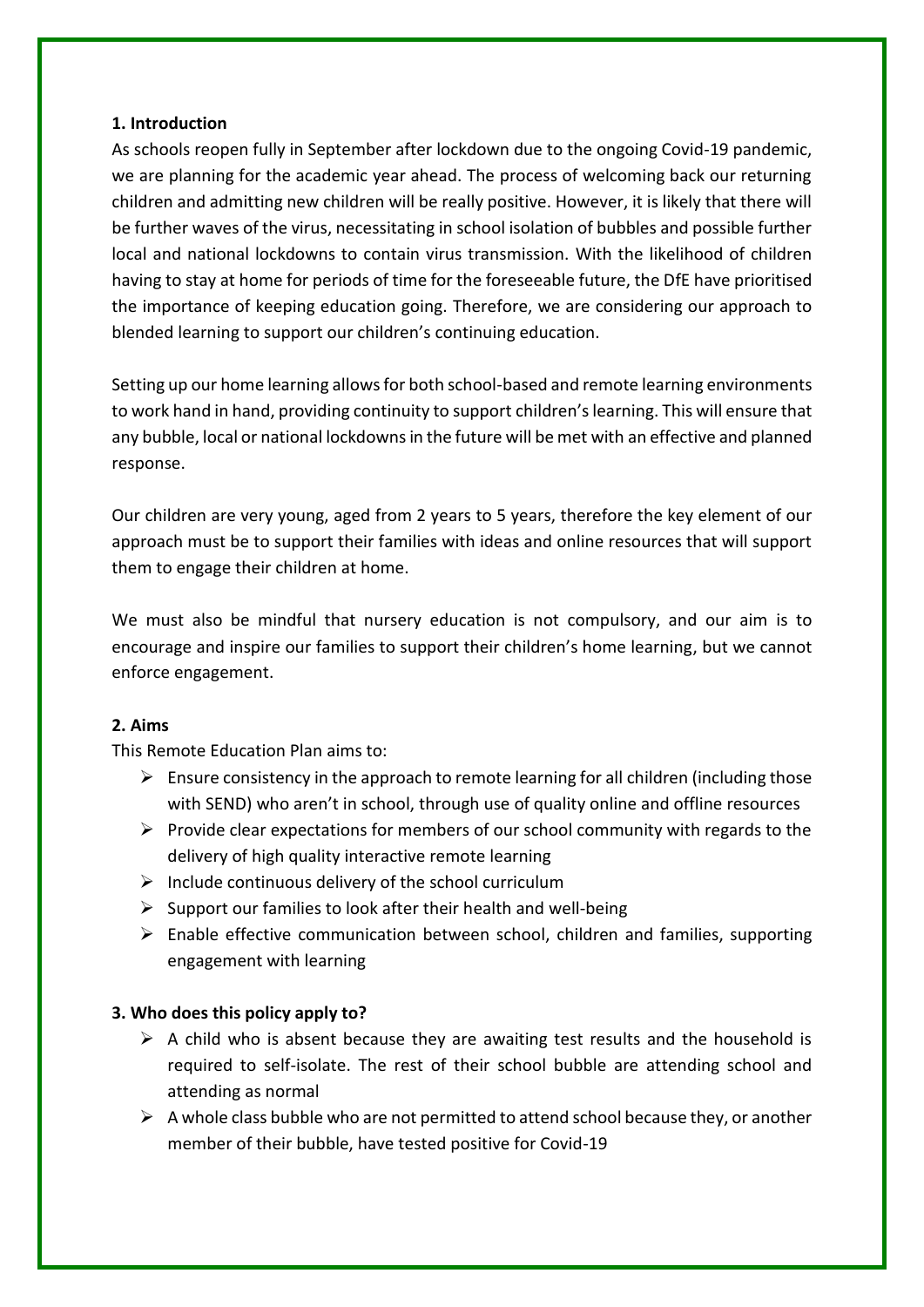$\triangleright$  All children in school if there is a local or national lockdown, requiring the school to close

## **4. Content and tools to deliver this Remote Education Plan**

Resources to deliver this Remote Education Plan include:

- $\triangleright$  Use of recorded video to support home learning ideas. This may include stories, songs, activities and cooking ideas
- $\triangleright$  Well-being phone calls home
- $\triangleright$  Home learning packs
- $\triangleright$  Toy and book library through the Children's Centre provision
- $\triangleright$  Signposting to specific activities on various websites and YouTube channels
- $\triangleright$  Use of social media such as Comet's Facebook and Instagram

#### **5. Home and School Partnership**

- $\triangleright$  At Comet we are committed to working in close partnership with families, recognising each family is unique.
- $\triangleright$  We will provide support for parents on how to access the website and what is available.
- $\triangleright$  Should accessing the learning ideas be an issue, parents should contact school. We will provide physical packs of ideas and resources for those families that have difficulty accessing the internet.
- $\triangleright$  We will encourage parents to support their children's learning, providing a mix of real, hands on, physical and online activities, supporting learning in the prime and specific areas of learning, to the best of their ability.

# **6. Roles and responsibilities**

*Note: the suggested responsibilities below relate to where a whole class/bubble is isolating and would be reduced when it is fewer children isolating and the majority of the class are in school.*

#### **Teachers**

- $\triangleright$  If we are in lockdown the teachers will be in school from 8 am and 4 pm
- $\triangleright$  If they are unable to work for any reason during this time, for example due to sickness or caring for a dependent, they should report this using the normal absence procedure.

#### **Nursery Education Officers**

- $\triangleright$  NEO's must be available between 8.15/30 am and 4 pm.
- $\triangleright$  If they are unable to work for any reason during this time, for example due to sickness or caring for a dependent, they should report this using the normal absence procedure.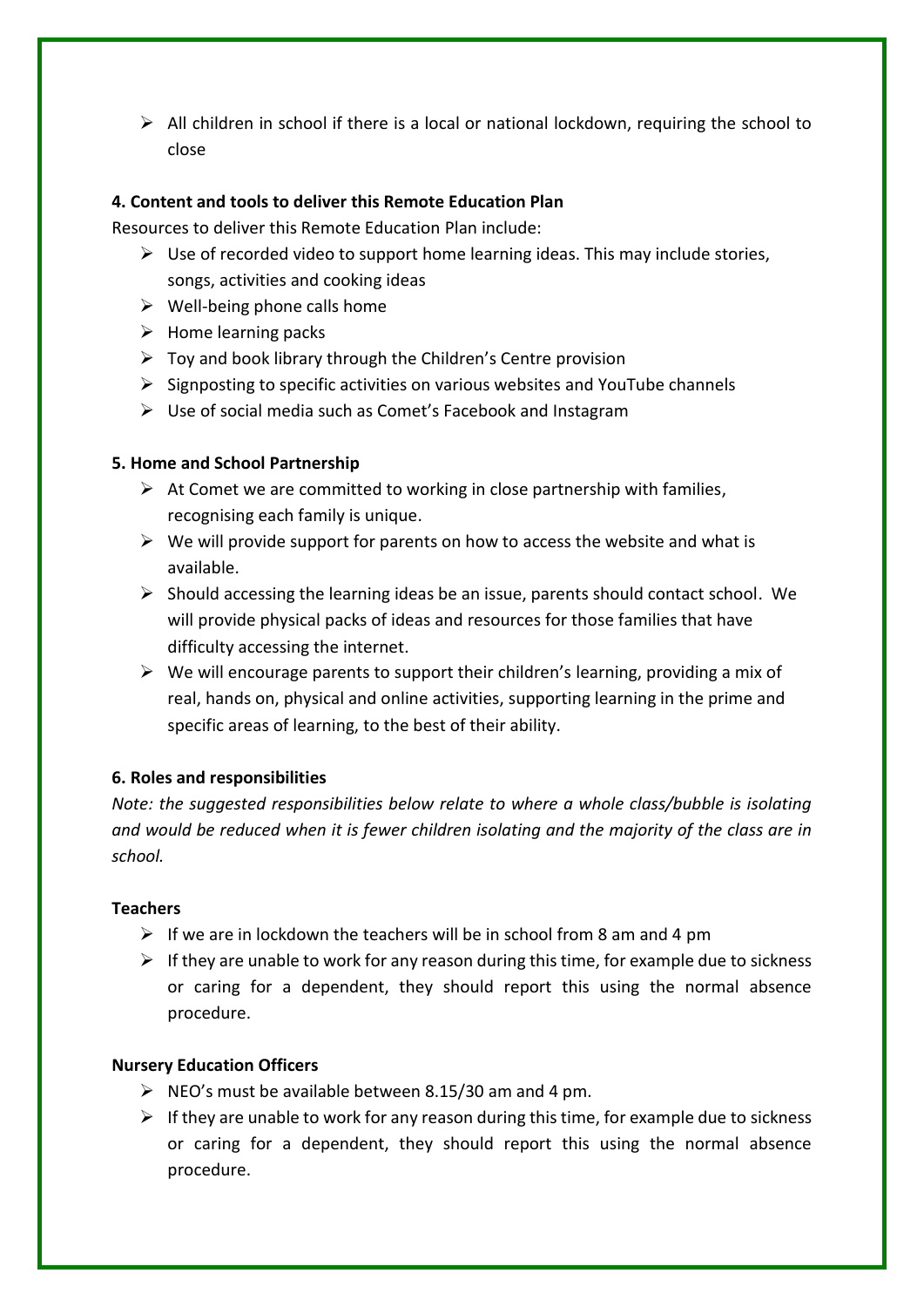$\triangleright$  During the school day they will carry out their key person role.

When providing remote learning the classroom staff team will be responsible for:

- $\triangleright$  Planning and developing ideas for video learning on the website and Facebook.
- $\triangleright$  Suggested activities will provide opportunities for learning across the prime and specific areas of learning

Key workers are also responsible for overseeing communication with children and their families who aren't in school:

- $\triangleright$  We will do this through well-being calls fortnightly.
- $\triangleright$  If there is a concern around the level of engagement of a child, families should be contacted via phone to assess whether school intervention can assist engagement
- $\triangleright$  Any concerns or complaints shared by families should be reported to a member of SLT– for any safeguarding concerns, refer immediately to the DSL

# **Senior Leaders**

Senior leaders are responsible for:

- $\triangleright$  Co-ordinating the remote learning approach across the school
- $\triangleright$  Monitoring the effectiveness of remote learning
- $\triangleright$  Recognising and identifying those families that may need further support

# **Designated Safeguarding Lead**

 $\triangleright$  The DSL is responsible for managing and dealing with all safeguarding concerns. For further information, please see the Safeguarding and Child Protection Policy

# **The SENDCO**

- $\triangleright$  Ensuring that pupils with EHC plans continue to have their needs met while learning remotely, and liaising with other organisations to make any alternate arrangements for children with EHC plans and support plans.
- $\triangleright$  Identifying the level of support needed

# **The Office Team**

- $\triangleright$  Supporting the communication with families
- $\triangleright$  Ensuring that the school runs effectively and any enquires are dealt with in a timely manner

# **Families and children:**

- $\triangleright$  Families will be encouraged to engage with the video learning activities posted weekly
- $\triangleright$  They can seek help if they need it, from their key person who if necessary, can cascade this to the relevant member of staff